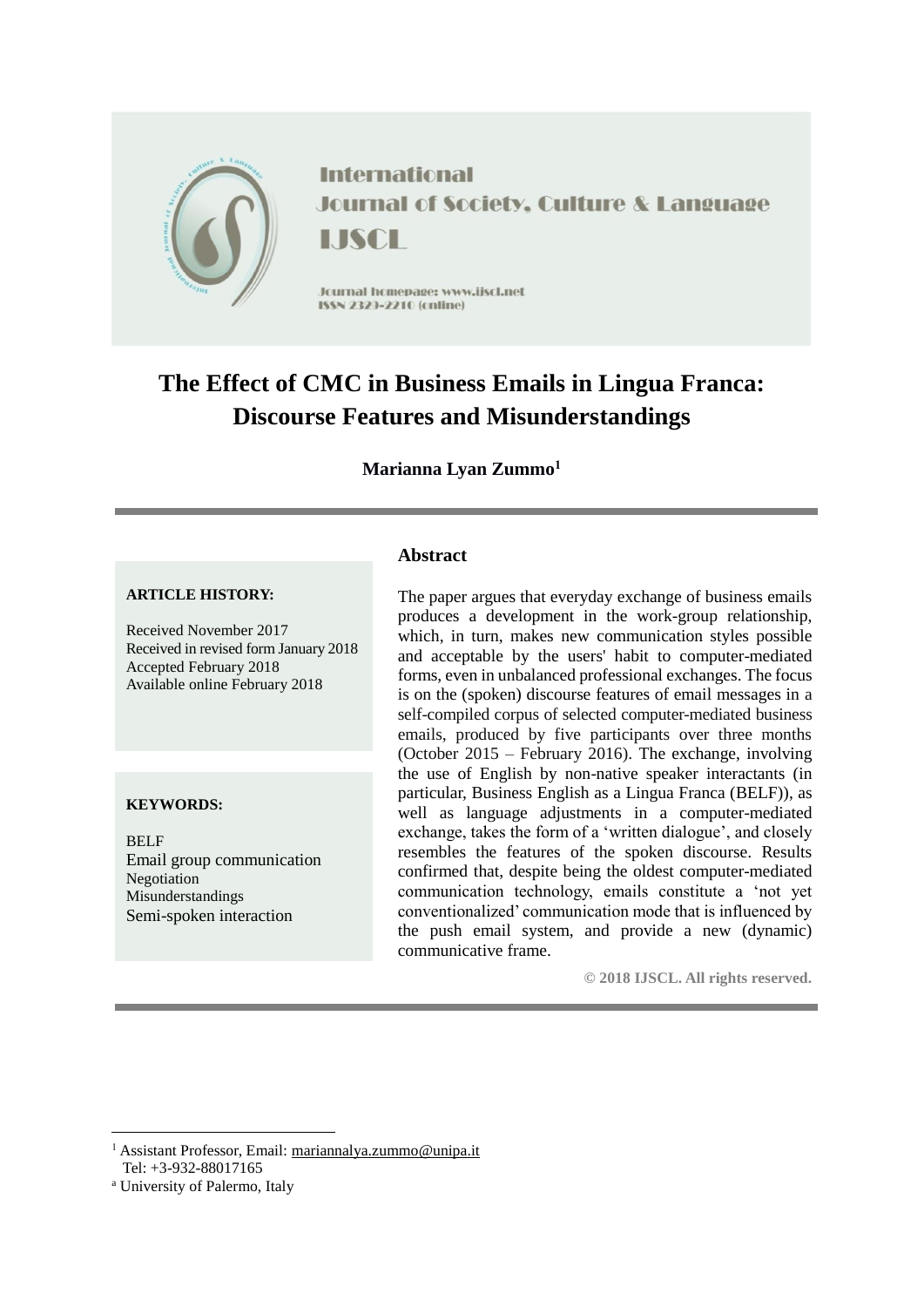## **1. Introduction**

he world of trade negotiations has always used a bridge language, adopted for communicative exchanges between The world of trade negotiations has always used a bridge language, adopted for communicative exchanges between speakers of different origins, which would facilitate trade and the trading processes. Despite some arising trends (e.g., the use of languages spoken in emerging economic realities), international business conducted in Italy is based on the English language, which is used as a lingua franca by and among native and non-native speakers, and goes under the acronym BELF, an abbreviation for Business English as a Lingua Franca (Firth, 1990) or, as in more modern views, for English as Business Lingua Franca (Louhiala-Salminen, Charles, & Kankaanranta, 2005). Companies tend to adopt English as a pre-requisite for employees' job requirements and those who are already within a company need to develop their English proficiency.

From a different perspective, the use of available methods of communication (emails, audio, and video conferencing) is considered a fast and convenient way to make the first approaches to the clients while, at the same time, generating obstacles in the use of new language styles, where users may lack proxemic helps or turn-takings as we know them. This study observes what communicational frames emerge in a private email exchange among non-native speakers of English during the closing of a business deal in order to unravel the linguistic strategies involved in the construction of an exchange conducted in a computer-mediated context by speakers dealing with lost nuances, cultural issues, and technological affordances. The paper starts from the consideration that technology, now integrated into routines (e.g., mobile media, smartphones, etc.), increases availability and shortens distance, ultimately affecting relational exchanges and patterns of communication. This view is based on Hutchby's (2001) notion that conversation practices are shaped by and shape the affordances of communication technologies, resulting thus in 'technologized interaction'. Business emails can be consequently taken as a form of communication in professional settings adopted as a working tool, in that they help users improve their relationship with their coworkers and ultimately develop new and distinctive communication patterns that could improve professional outcomes.

In the next section, a brief literature review highlights research in computer-mediated communication and considers evolutions related to the BELF contexts. In the following sections, I introduce the corpus and methods, and then present my findings. My discussion focuses on the patterns of email communication in a specific cross-cultural business workplace and on the functions and strategies that are used to share information, coordinate and satisfy social needs as well as overcoming misunderstandings derived from the use of English as a Lingua Franca in a computermediated context.

## **2. Theoretical Framework**

The features occurring in computer-mediated communication (CMC) vary according to the synchronous or asynchronous nature of the exchange. Email is a basic form of asynchronous exchange which allows a text message to be sent to a specific address (Hine, 2000), and is classified as a lean medium since it lacks immediate feedback and nonverbal cues, not only in comparison with face-to-face communication but also in comparison with other channels currently available in the business community. Despite being an 'old' form of online communication, it is considered to be quick and reliable, particularly in certain working contexts, for it offers written documents and allows communication with multiple recipients in a single action. Email is therefore considered as the preferred channel of communication for most organizations for internal and external exchanges and has become a powerful business communication tool (Guffey, 2010), considered to be an essential, dominant, and also a preferred channel of communication at business workplaces (Roshid, 2012).

This main means of communication in a business context, the email is characterized by a style that is less formal than other business letters and contains speech-like features (Baron, 1998, 2003). Rather than being a change in the standard forms of English language use in formal business writing, email has widened the stylistic range of the language and is considered an "opportunity for language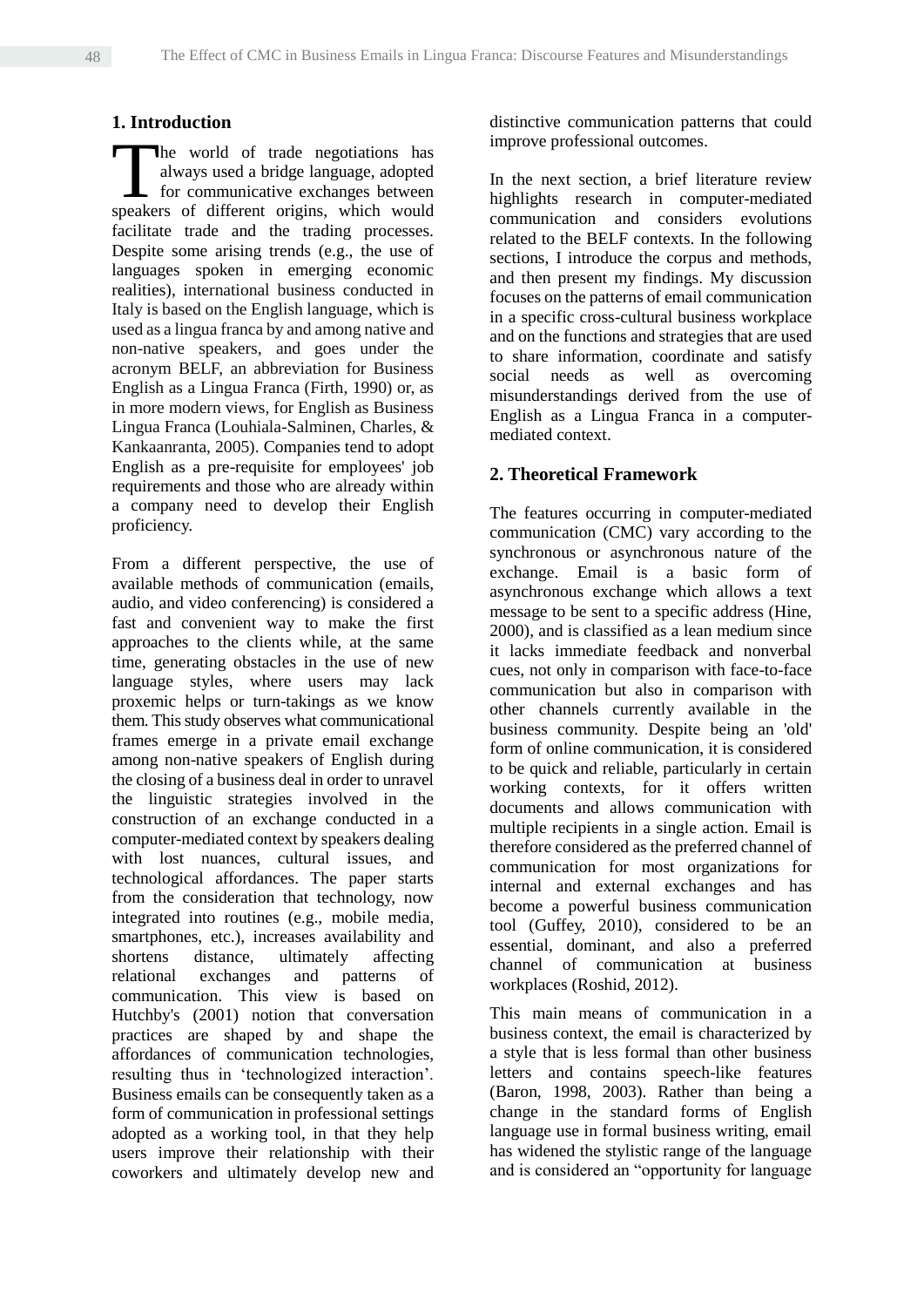#### education" (Crystal, 2006, p. 133;).

Earlier research has focused on the co-existence between spoken and written styles (e.g., Baron, 2000), the functions exploited by emails (exchanging information, organization of meetings, requests, and inquiries; Chen, 2006; Mulholland, 1999), forms of politeness (Pérez-Sabater, Turner, & Montero-Fleta, 2008), and flexible registers between the spoken and written language (Gimenez, 2000). More recent research in the field has moved beyond conceiving the online language in terms of its relation to spoken/written genres but as a genre that spans into very different emanations due to its different affordances. In fact, emails are multifunctional whose language differs according to the particular purpose they are written for and the relationship between the sender and receiver (Lan & McGregor, 2012). As a particular example of the computermediated style, the email has been deeply studied (Gimenez, 2000, 2002) looking at its stylistic features, including linguistic economy (contractions, ellipsis, acronyms, spelling), grammatical complexity (omission of parts of speech such as subject pronoun), expressivity (unconventional punctuation, case features to express emphasis) and the form of imitation of spoken conversation styles (Cho, 2010), which is used to make physical and relational distance short but which, on the other hand, creates communication gaps and misunderstandings. Business email correspondence features run in parallel with private email exchanges with some differences (Gimenez, 2000, 2002) underlined by the informal and personalized style and the informal register. In fact, business emails are often not as 'formal' as business letters, and closely resemble features of the spoken discourse (Roshid, 2012). Other studies (e.g., Pop & Sim, 2016) proved that emails follow the linguistic conventions adopted in formal mails for their social function of impressing a business partner. Greetings and closings, for example, as well as addressing terms (Dear Sir/Dear Mr.) become part of a politeness formula to maintain relations (and contribute to a friendly or less friendly working environment), while it is inappropriate to use emoticons (as they may be perceived as unprofessional) and capitalization outside established conventions (which would appear disrespectful). Some linguistic indicators such as formality and the use of correct titles, are

considered particularly important in intercultural email communication but politeness considerations vary according to culture (Bargiela Chiappini & Kàdàr, 2011). This must be taken into account particularly by BELF users, who are already challenged by the use of a language other than their own. Research (e.g., Kankaanranta & Louhiala-Salminen, 2012) has underlined how content and clarity are more important than form and correctness, so that BELF is sometimes described as a simplified variety of English without "complicated phraseology, idiomatic expressions or complex sentence structures" (Kankaanranta & Louhiala-Salminen, 2012, p. 266). The result is a shared and neutral code between business professionals, who are also (but not necessarily) non-native English speakers in a global business context, doing their work and reflecting the various cultural backgrounds (Kankaanranta & Louhiala-Salminen, 2012). A different approach sees BELF as the result of an intersection between BELF and professional language (English for Special Purposes (ESP)), in that it is a specialized language fulfilling commercial purpose (Millot, 2015). The nature of BELF has been studied on different levels, from a syntactic (Virkkula-Räisänen, 2010) to a discursive one (Kankaanranta & Louhiala-Salminen, 2010, 2012). The cultural dimension and the measures companies have taken to address cultural issues have been studied by Leek, Turnbull, and Naudé (2001), who discussed how managers need more time to manage complex and often troubled relationships. Studies in email discourse in corporate settings suggest that BELF writers do not use a simplified version of Standard English but tend to employ standard formulae, with stylistic and discursive variations often influenced by the writers' cultural background. For example, Poppi (2012) refers to the high number of honorifics used by Chinese email writers to their less formal Italian counterparts.

From a different point of view, the advancement of communication technology, especially smartphones and internet technology, has brought profound changes in today's workplace communication particularly in the setting of business communication, with push emails that reframe the asynchronous exchange in a chatlike one. This system, which implies an alwayson availability is made possible by smartphones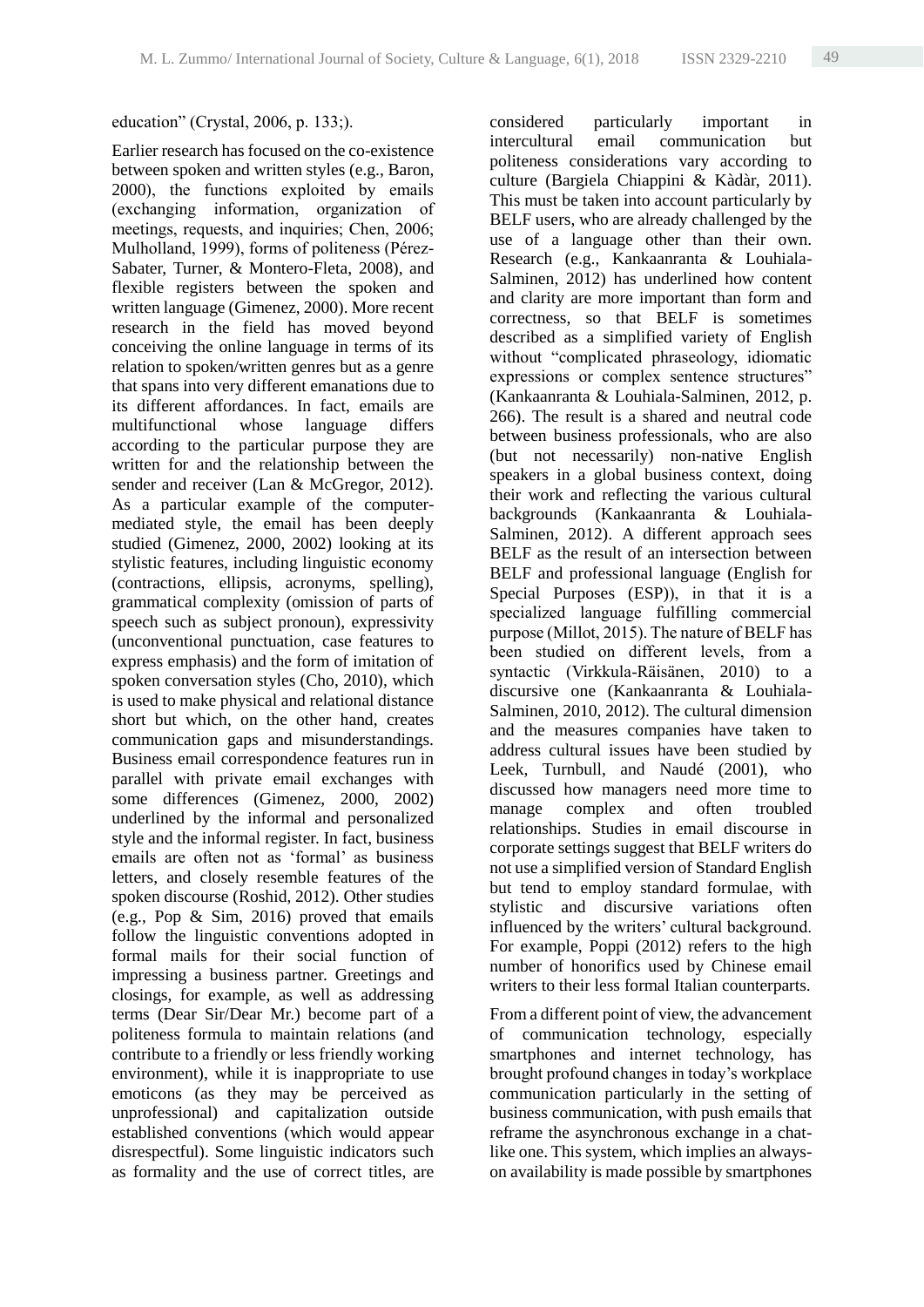which, marking the incoming emails, allows a ready and fast answer, written by the recipient of the email who can read and respond within a short period of time. Consequently, there are circumstances in which the content of the email is reframed as a chat answer, with its stylistic form and contingency of feedback, making the exchange a conversation continuum. The interactional event is formed by messages and replies produced as sequences, within adjacency pair formats. Apps and startups (e.g., MailTime) are designed to make emails closer to text messaging, removing what is considered accessory (e.g., subject lines, email signatures, etc.) with the aim of making them easier to read and quicker to answer to. Such a tendency to structural reductions goes hand in hand with the email linguistic economy already acknowledged by Cho (2010), who also claimed that some expressive features (e.g., greeting and leavetaking formulas) not only are instances of linguistic innovation, but also maintain social (phatic) contact between users. Similarly, Pop and Sim (2016) note that email style tends to be less formal and more oral-oriented than other varieties of written workplace communication. However, email style may be influenced by cultural orientation, as Louhiala-Salminen et al. (2005) pointed out when they compared Finnish writers (more direct, frequent use of imperative and interrogative forms) to Swedish writers (high use of deferential strategies). Along the same line, Poppi (2012) illustrated how interactions are inherently intercultural, comparing business emails written by Chinese (use of honorifics) and Italian (more informal tones) employees. Finally, Skovholt (2015) identifies informal style as well as personal and emotional messages to, as she argues, build trust and promote in-group solidarity by the Agenda-leader. The informal style helps mitigating directives and intensifying expressives, which are actions that contribute to creating a picture of a unified group. All these studies confirm that despite being the oldest computer-mediated communication technology, emails constitute "a relatively 'new' communication mode with interactional norms that are not yet conventionalized" (Darics, 2015, p. 8).

#### **3. Methodology**

This paper addresses the email exchange as an online semi-spoken interaction (Herring, 1996, 2007), through the identification of some stylistic features and linguistic registers. In addition, it analyses the functions and strategies used to satisfy social needs as well as overcoming misunderstandings derived from the use of BELF by non-native speakers in a computer-mediated context. Following these aims, this paper draws on research within the field of CMC and studies the mechanisms in interaction in a work-place email exchange, which is a specific type of CMC setting where technological and situational factors contribute to creating a highly interdiscursive product. A Computer-Mediated Discourse Analysis ((CMDA); Herring, 2004) framework offers the possibility to observe online interaction within the study of CMC. In Herring's (2004) words "in the broadest sense, any analysis of online behavior that is grounded in empirical, textual observations is computer-mediated discourse analysis" (p. 2). She also states that whereas CMC studies focus mostly on the technical and (socio-)psychological aspects of communication between humans as mediated by computers, Computer-Mediated Discourse (CMD) refers to a much broader range of phenomena with focus on language use and language itself (Herring, 2001). Additionally, this research makes reference to the asynchronous modality of exchange which affects linguistic and interactional aspects, including the message content shape, since asynchronous online communication is not linear and its turns follow each other in a numerous chronological sequence. The message content contained in these emails is shaped by the computermediated environment that thus contributes to creating a different kind of interaction. The corpus will be studied combining CMC and CMD approaches, and will look at structure (e.g., spelling, message organization), meaning (utterances, exchanges, etc.) and social function (face management, conflict, etc.).

Data are drawn from a self-compiled corpus of business emails sent to or from an Italian Company (IC) over a period of 5 months between 2015 and 2016. The IC released the information for the purposes of data analysis and chose what to provide. Of three sets of exchanges, I selected the one reflecting a number of business transactions in a multicultural setting, which involves Italian and Pakistani speakers using English as a Lingua Franca for business reasons. Participants are challenged in their mutual understanding of their use of BELF as non-native speakers, the computer-mediated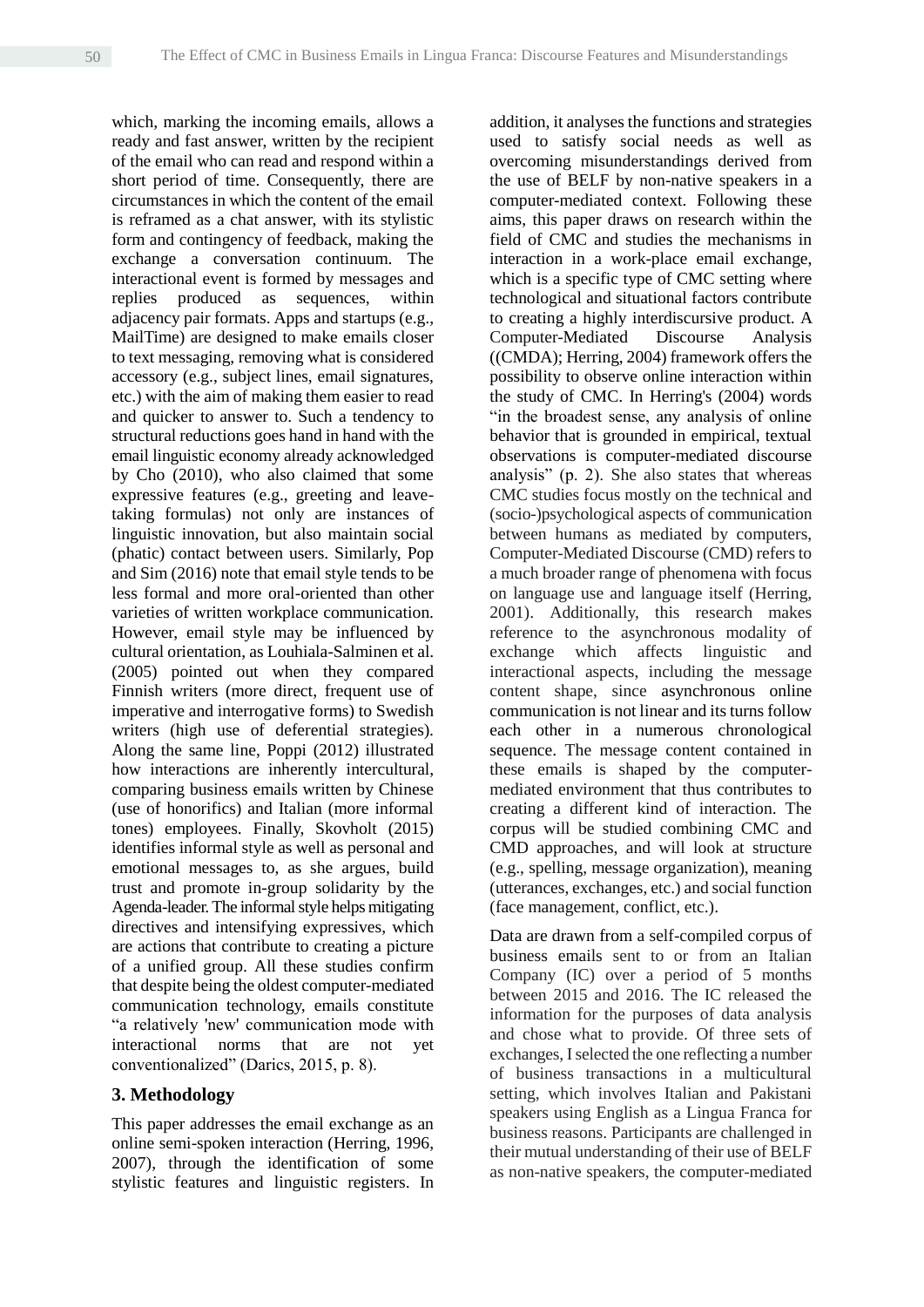nature of exchange, and some cultural-related issues. The corpus consists of 155 emails, written by 3 Italian employees of an IC and 2 members of a Pakistani Company (PC), which works in the role of a distributor. The emails discuss needs assessment, presentation of the product, and many issues regarding how to obtain the contract, having the major goal of succeeding in a troubled situation such as that of closing a deal. The PC in this exchange is represented by S (the PC leader, male, around 40 years old) and A (a technician with several other functions, male, around 30 years old). The Italian employees are represented by the manager C (male, around 50 years old), and AI (two engineers, males, between 30 and 40). Despite different meanings and functions, PC is self-defined as a 'dealer' in the correspondence, so I adopt the same wording. The data were edited with all proper names replaced with pseudonyms and sensitive business information replaced by "X" or [label].

Following the main objective of investigating the discourse features in business digital interactions, the comments were gathered and analyzed into two steps. First, data were displayed according to the chronological sequence, that is, the emails were organized temporally. Thereafter, contributors (A, C, AI, and S) were identified, and the exchange was tabulated according to the classification scheme for CMD (Guffey, 2010; Herring, 2007). Then, the emails were grouped according to the sender, in order to analyze individual stylistic patterns in the use of spoken discourse features (Baron, 1998, 2003; Cho, 2010; Gimenez, 2000, 2002) and in the use of strategies for sharing information, satisfying social needs, and overcoming misunderstandings derived from the use of BELF.

## **4. Results**

As discussed by Guffey (2010) the email message has basically four elements: an informative subject line (illustrating the content of the message), an opening (addressing and greetings formulae), a body (the content of the message), and a closing (often a leaving-taking formula).

## **4.1. Subjects**

The subject line is used to give general information on what the message deals with, in

order to make the recipient aware of its importance in the exchange and to force the recipients to invest their time into reading it. All the messages in this study have a subject line but in most cases there was not a close relation between the subject line and the email text. The subject becomes at times an umbrella title under which some information/communication categories go, or in some other instances, especially when the mail is written as a reply, a line with no relationship with the content/ function of the message-body. Some examples of sample subjects in subject line of e-mail messages are given in Table 1:

#### **Table 1**

*Sample Subject Line of E-mail Messages, as Found in the Corpus*

| 1.  | Project [manufacturing tools]    |  |  |  |
|-----|----------------------------------|--|--|--|
| 2.  | [Project] TOP IMPORTANT          |  |  |  |
| 3.  | Comparison from [other agencies] |  |  |  |
| 4.  | [Project] updates                |  |  |  |
| 5.  | <b>Clarification Required</b>    |  |  |  |
| 6.  | Comments [date]                  |  |  |  |
| 7.  | Delivery Schedule                |  |  |  |
| 8.  | [Project] the situational        |  |  |  |
| 9.  | Request for documents            |  |  |  |
| 10. | <b>URGENT URGENT URGENT!!!!!</b> |  |  |  |

The subject appears as two/three words often containing the name of the project (as in 1, 2, 4, and 8), the function of the mail (e.g., 3, 4, 5, and 9) or an indication of relevance in terms of content (2) or time (10). Capitalization, exclamation marks and typos commonly used in online informal contexts indicate flexibility and informality in the exchange. From this, it is assumed that BELF users structure their emails as native speakers do. Interestingly, the 75% of the subjects in the corpus were replies (RE: ), even if the body message was not related to the subject line.

## **4.2. Opening and Closing, Greetings and Addressing**

An opening greeting is an important aspect of email communication because it shows friendliness and a positive attitude towards the recipient (Guffey, 2010) other than indicating a form of digital politeness (Perez-Sabater et al., 2008). Data show that address terms are often used as opening greetings that appear from "Dear Mr. + Surname"  $(22.08\%)$  to "Mr. + Surname" (9.09% occurrences). The low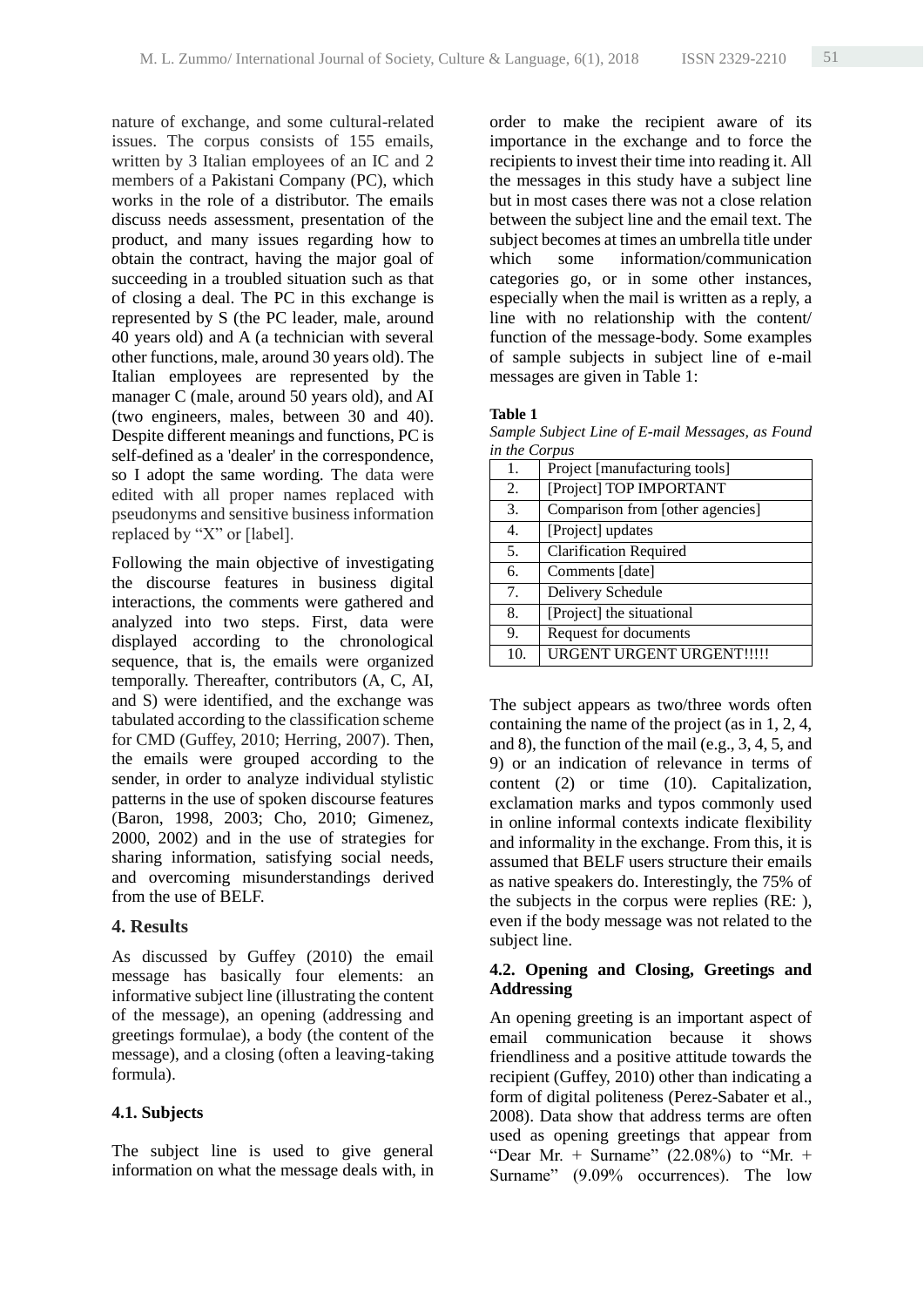occurrence of openings and greetings marks the informal and personalized style (see Table 2) of the exchange, in particular during the last months. In terms of preferences, Italians tend to use formal openings while Pakistanis seem to choose a more flexible approach.

#### **Table 2**

|  |  | Opening Email Preferences in Pakistani and Italian Business Emails, Expressed as a Percentage |  |  |  |  |  |  |  |
|--|--|-----------------------------------------------------------------------------------------------|--|--|--|--|--|--|--|
|--|--|-----------------------------------------------------------------------------------------------|--|--|--|--|--|--|--|

|                  | Pakistani mail opening | Italian mail opening | Total |
|------------------|------------------------|----------------------|-------|
| Dear             |                        |                      |       |
| $Dear + sir$     | 0.65                   |                      | 1.95  |
| Dear Mr. $+name$ |                        | 15.58                | 22.08 |
| $Dear + name$    | 3.9                    |                      |       |
| $Mr. + name$     | 8.44                   | 0.65                 | 9.09  |
| Dear all/sirs    | 39                     |                      |       |

Titles are used alongside opening sequences, with Italian speakers using "Dear Mr. + Surname" and Pakistani speakers using the form "Mr. + Surname, Sir/Dear Sir". Proper greetings are found only in the Pakistani emails ("Good day"), which also employ small talk ("hope you will enjoying [...]"). The opening "Dear all" occurs in group emails, with paragraphs of the main text that are individually addressed:

Dear All,

First of all a very warm greetings for the year 2016, Hope you all are fine and enjoying your vacations. Mr. C,

Plz take out a couple of mins, I know during holidays its not good to disturb again n again. [...]

While opening sequences are quite informal (often not used), closings are very often used with the sequence "Regards + Signature" (48.05%) or simply "Regards" (24.67%). One Italian technician always uses the two languages, closing "Cordiali saluti/Best regards" (3.89%).

The language used in the components of business email messages is not formal but rather flexible and informal, in line with what Roshid (2012) has shown for online business exchanges and asynchronous communication. This might be explained by the adoption of communication styles that run in parallel with the daily and quick exchanges brought out by push emails and employed and accepted by both parties.

#### **4.3. Body: Feature of Business E-mails and Misunderstandings**

Pop and Sim (2016) proved that emails follow

the linguistic conventions adopted in formal emails for their social function of impressing a business partner. Greetings and closings, for example, as well as addressing terms, become part of a politeness formula to maintain relations in a friendly working environment, while the use of emoticons and capitalization is understood to be inappropriate and disrespectful of the recipients. In early research on email messages, the texts were compared to personal letters (Herring, 1996) and the mode was described as written (Maynor, 1994). After a few years, Crystal (2006) stated that emails combine spoken and written features, Gimenez (2000, 2002) underlined email's informal and personalized style and register, while Cho (2010) talked about the 'orality of email' and the inclusion of linguistic features characteristic of spoken conversation, such as the use of deletion, expressive features, structural reduction and greetings, and leave-taking formulae (Murray, 1995). In terms of spoken features, this study found only a few examples of acronyms and abbreviations (other than technical words such as AASHTO, EN1337, and AI10), in contrast to previous findings on their use in emails (Danet, 2001) and to the principle of economy (Herring, 2001), that is, the choices made by users to economize on typing effort. However, there were a few instances of lower case usage for upper case, or bold and multiple punctuation to convey emphatic tones ("what do you mean with "verification" that company can provide AASHTO complied [tool]???", C35; "**This is not a GUARANTEE LETTER!!!**", C45). Capitalization is used to express pragmatic meaning and this feature is frequently used in the corpus. If the practice of sending emails has taken some elements from traditional correspondence, it is noticeable that the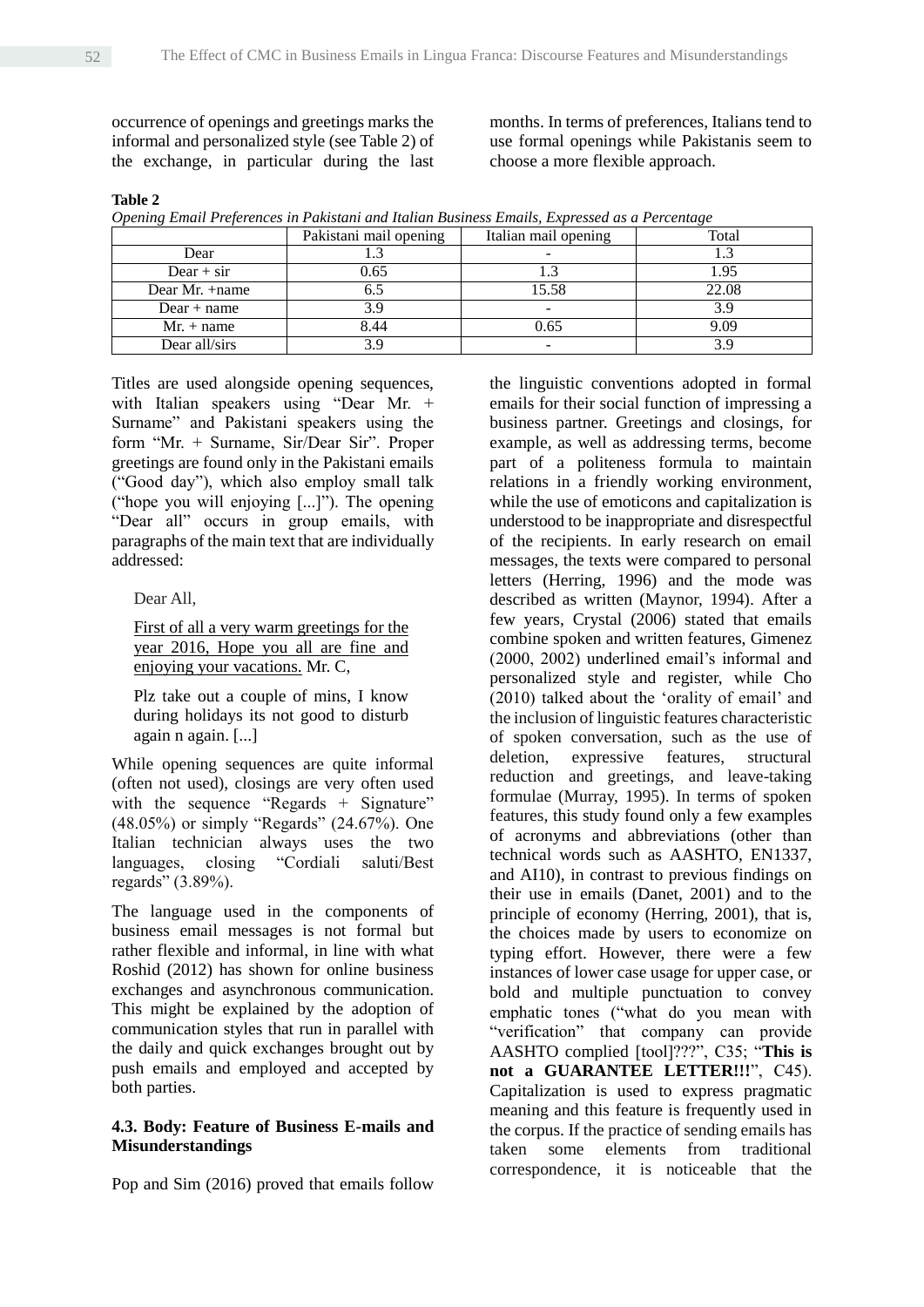medium increases a perception of informality that is reflected by the spoken features conveyed by the writers' style. The exchange, despite its written form, acquires traits of orality and looks closer to a chat conversation, with messages answered within a few minutes and designed as synchronous replies, using single words as email bodies ("yes", S31), or word-sign substitutions ("???", C43). Informal written style also emerges in the case of angry tones, with the use of capitalization and bold, red color to focus on the importance of what is being said. Colors are also used to identify the sender's answer within the many-to-many email, when exchanges are between many users at the same time, as in A15:

## $[\ldots]$

All the corresponded data is attached above for your reference. **OK, data are corresponding to our quotations (Tender: vertical load [number] kN; Construction: vertical load [number] kN) That's OK** 

The resulting mail thus looks more like a (asynchronous) chat conversation between three participants. As for the upper instead of lower case (and the other way round), when not used to convey emotional tones, it is suggested that users may not check their texts before sending them, which goes contrary to the idea that asynchronous CMC allows time to edit the text.

From a different standpoint, the issue of spoken discourse can be accounted for by features transferred from the first language of speakers. In fact, as noted by Lan and MacGregor (2012), in the cases of emails written by non-native speakers it is difficult "to disentangle the influence of the writer's language proficiency and the effect of the email medium" (2010, p. 8). The variety of English employed by nonnative speakers (BELF) is extremely useful for international business negotiations, and yet difficult, especially when conducted by and among non-native speakers from different languages themselves, with troubles that may occur because of language misunderstandings, or because nuances of meaning might be lost. In my data, correct use of English is not a priority, see S7:

Agreed the approval letter says from the country of manufacturer so this is clear and will be checked as well from [company] and [company] also from contractors. They cannot manufacture in [Country] and [country] this is clear and contractors will not support them for this issue bcz they can't and will never take such type of risk as failure in this can lead to total rejection of the material. This was just to show that [company] is super Natural creature.

The example shows both the imperfect use of language (at the lexical and syntactical levels) and a personalized style (bcz) very similar to a spoken discourse continuum (almost no punctuation). However, it is the lexical level that produces language misunderstandings that need repairs ("what do you mean with "verification"?", C35; "you are speaking about "guaranteed life" or "duration of guarantee"?", C35; "The concept of "guaranteed lifetime" is void of sense", C36). This is why, as Kankanranta and Louhiala-Salminen (2012) posit, knowledge of business procedures and the correct English terminology is paramount for the success of BELF encounters.

On a conflict perspective, the Italian leader acquires and shows an organizational authority in the relationship, that is recognized by others (in an email, S writes: "I have some strategy which I think will work! Need your comments", S7) and represents a change in the relationship and in the communication patterns, as it has been shaped in the exchanges over the months. The decision making is assigned to him and conflictual talk arises only on the negotiation and agreement of language definitions and labels. However, a real conflict is constantly avoided by the Asian counterparts who rather point to group harmony (Ohbuchi & Atsumi, 2010) and cooperation to reach the business outcome, as in S21:

Dear C, Hope you are fine, we have no doubts about your credibility and you are completely reliable, the thing is our competitors have doubts and they are spreading false news about [x], we are defending you here that's why we requested you to show us [documentation]. How could you think that we have doubts about you. Today we met with [person] he told us that [brand] are making roguery about [Italian brand], so we have stop them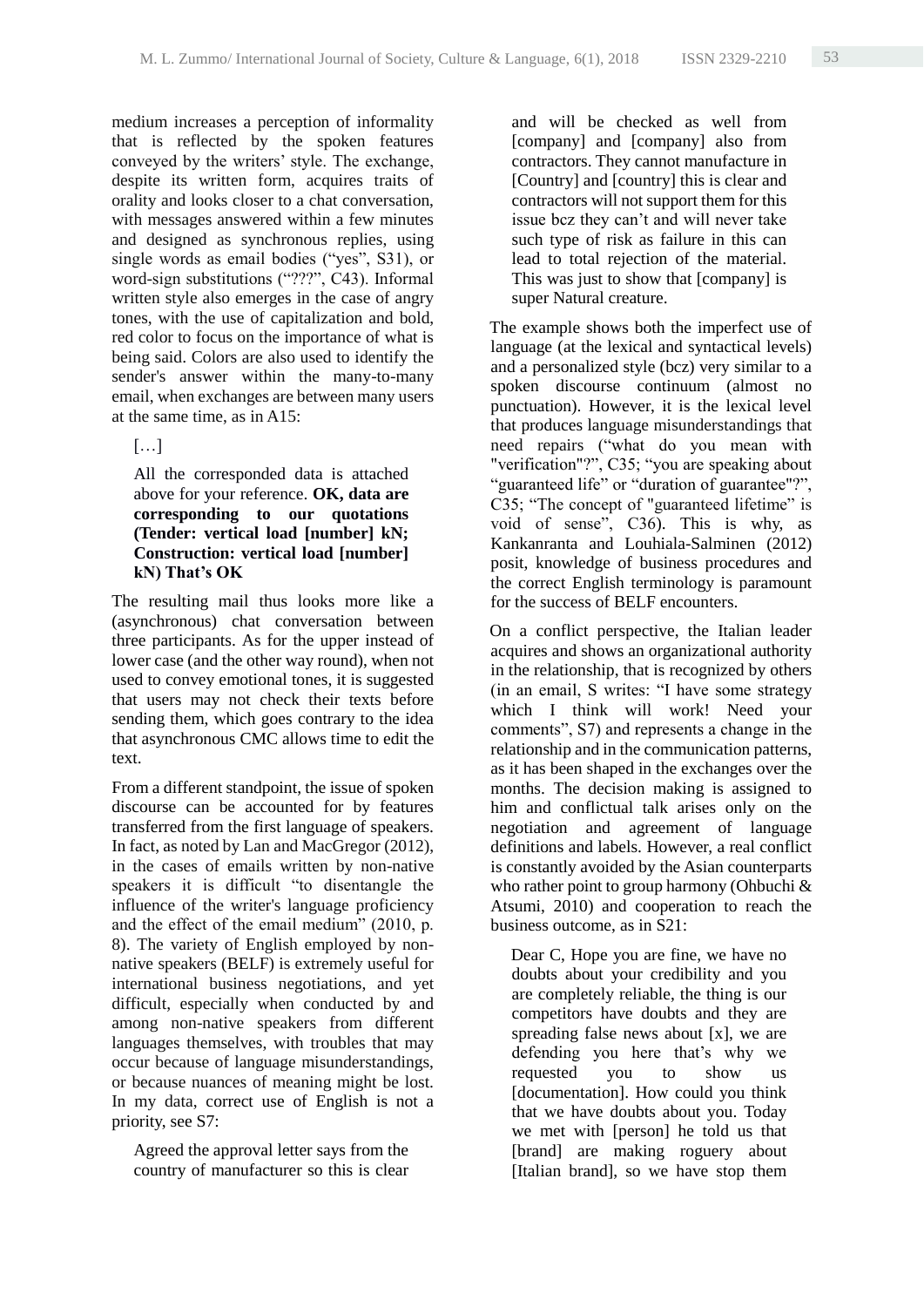#### there with proof documents. [...].

As in Gasiorek and Giles (2013) the interactants perform attuning strategies (positive trait attributions, increasing recipient's satisfaction) in view of a mutual adjustment which finally leads to a successful conflict management. The Asian writer chooses to regulate his turn taking an accommodating approach which, in turn, is interpreted by the Italian leader as accommodating, eliciting a common social identity (us vs other Company(ies)).

#### **4.4. Coordinate and Satisfy Working Needs**

In terms of message organization, an important feature to discuss is addressing, since emails provide new interactional practices, e.g., the

text is simultaneously sent to a number of participants making the communication manyto-many, hence the exchanges are between many users at the same time. In such exchanges, in particular, participants form a network where daily tasks such as sharing information, requests and inquiries are easily achieved and contribute to the information flow. The emails in this data are mostly multiaddressed, with the sender distributing information by addressing the recipient in paragraphs. The Italian emails are mostly concerned (see Table 3) with inquiries (69%, see A) and providing information (30.8%, B) while the Pakistani emails are mostly concerned with updates (58%, C), requests (34.8%, D), and apologies (6.9%, E).

#### **Table 3**

*Examples of Emails, Used to Satisfy Social Needs*

|           | емитрієв ој Етанів, б'яса то баняју бостат гессав                                                                                                                                                                                                                                                                                                                                                                                                                                                                                                                                |
|-----------|----------------------------------------------------------------------------------------------------------------------------------------------------------------------------------------------------------------------------------------------------------------------------------------------------------------------------------------------------------------------------------------------------------------------------------------------------------------------------------------------------------------------------------------------------------------------------------|
| А.        | Dear Mr. A,                                                                                                                                                                                                                                                                                                                                                                                                                                                                                                                                                                      |
|           | In order to be informed and study our future actions, please give us a preliminary idea about the<br>expected timetable. Is the construction started? Do you know when they will decide about the<br>[manufacturing tool]? Your feedback will be highly appreciated.                                                                                                                                                                                                                                                                                                             |
|           | Best regards                                                                                                                                                                                                                                                                                                                                                                                                                                                                                                                                                                     |
| <b>B.</b> | Dear Sirs,                                                                                                                                                                                                                                                                                                                                                                                                                                                                                                                                                                       |
|           | 1) We would be ready to send us the drawings with the note "Manufacturer Drawing", but consider<br>that we haven't received an answer to our question about [tool]. With the present configuration, our<br>[tool] can compensate about énumber] mrad [grade], that is slope = [number]%. []. Moreover, we<br>had no possibilities to check the possible interferences between the anchor bars of our [tool] and the<br>rebars of the concrete structures; in case of interference, it will be necessary to change or the distance<br>of [tool] or the distance of the rebars. [] |
|           | Cordiali saluti / Best regards,                                                                                                                                                                                                                                                                                                                                                                                                                                                                                                                                                  |
| C.        | Mr. C, Good day Sir, we are off today as it's a holiday in Pakistan. []                                                                                                                                                                                                                                                                                                                                                                                                                                                                                                          |
|           | Project has been started, and with the expected calculation, [tool] will be the hottest point of discussion<br>on around [day] November.                                                                                                                                                                                                                                                                                                                                                                                                                                         |
|           | For your information, Two contractors are being awarded the project, [contractor1] and [contractor2].<br>An equal elevation divided in both the contractors. So the quantities will be [number and tool] each.[]                                                                                                                                                                                                                                                                                                                                                                 |
|           | Please also note that Mr. [name] will contact you for [tool] quotations and there is also a possibility<br>that he will visit you along with Mr. S to your offices. These are the updates till now, we assure our<br>best cooperation to WIN this project from both the ends.                                                                                                                                                                                                                                                                                                    |
|           | For correct details or further plan, you may talk to Mr. S directly [].                                                                                                                                                                                                                                                                                                                                                                                                                                                                                                          |
|           | Regards, A                                                                                                                                                                                                                                                                                                                                                                                                                                                                                                                                                                       |
| D.        | Plz check your email I guess on 29 jan with the subject of [subject]                                                                                                                                                                                                                                                                                                                                                                                                                                                                                                             |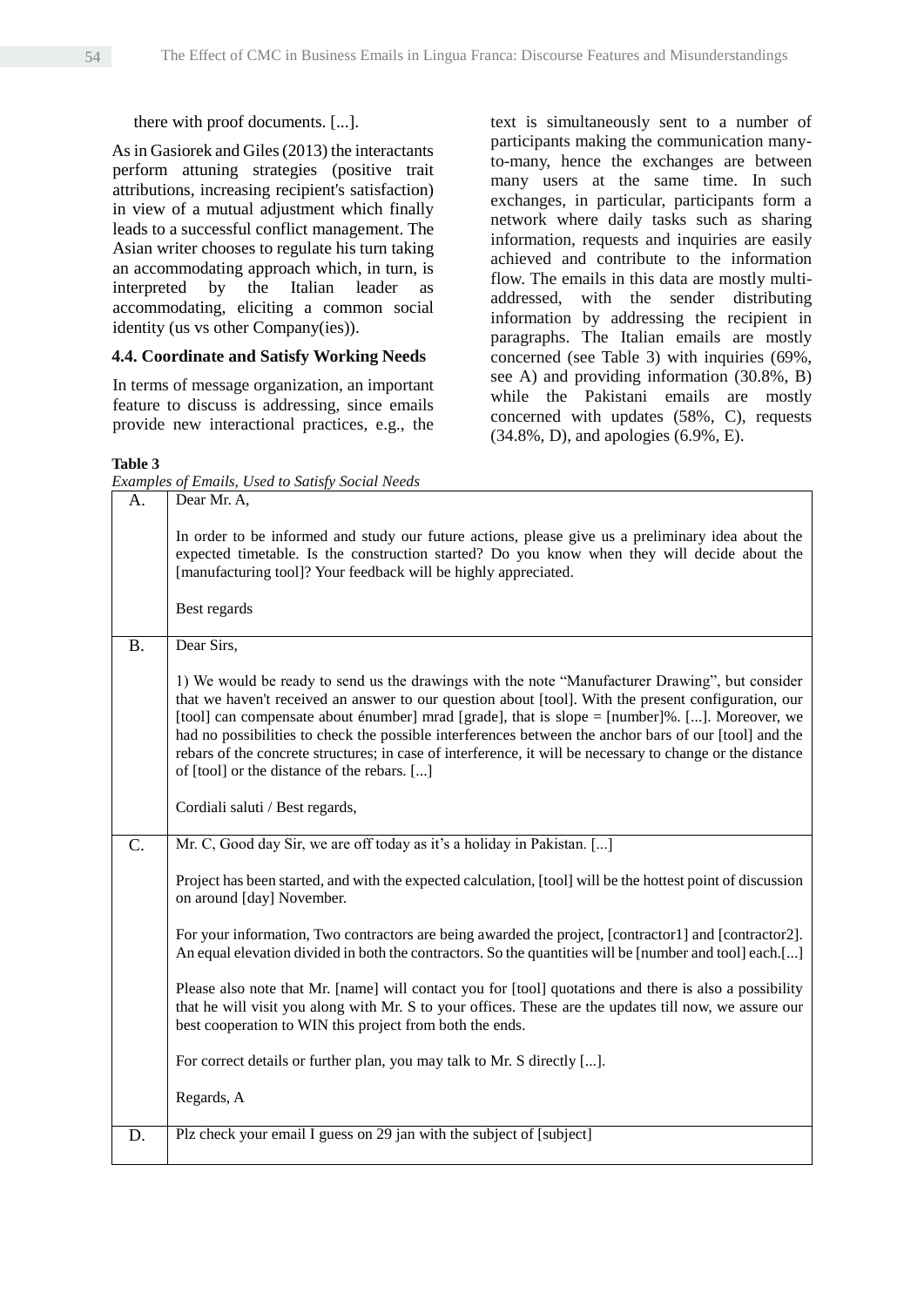|    | So, now you have to tell about the prices! Stategy for the prices!                                                                                                                                                                                                                                                                                                                                                                                                |
|----|-------------------------------------------------------------------------------------------------------------------------------------------------------------------------------------------------------------------------------------------------------------------------------------------------------------------------------------------------------------------------------------------------------------------------------------------------------------------|
|    | Let me know if you want to discuss anything I will call you. []                                                                                                                                                                                                                                                                                                                                                                                                   |
| Е. | [] We have also said to our customers that ITALIAN experts will come to PAKSITAN and will<br>supervise installation (of some [tool] initially and during the project, obviously not all few of them)<br>to ensure the [tool] are installed as per given standard, we are sorry we didn't asked you about this and<br>gave them our offer without even asking and informing you. I guess this is not a problem as we did<br>in the past the installation process). |

The functions of these emails reflect the business relationship between the Italian manufacturing company and the Pakistani role of "dealer" (agent) in the business context, as well as the tasks that are shared between them. Requests and inquiries are realized using interrogative forms or the imperative form, often mitigated by the politeness marker "please". Such a softening strategy is also used for apologies, which occur in the emails when a conflict arises, mostly due to a misunderstanding of the actions to take, the timing or lack of information. Consequently, the apology is always followed by a clause for face management as in E, "I guess [...]".

As in face-to-face oral turns, these asynchronous written exchanges show a change in style, which becomes more informal as the communicative turns are taken by the speakers. By the end of the exchange, these emails show a written style that is deeply influenced by and is close to spoken discourses.

# **5. Concluding Remarks**

This paper is an attempt at describing the technological affordances of the e-mail genre of communication in workplace BELF communication in relation to online genres. CMC combines the context-dependent interaction of oral conversation with the properties of written language. Research (Baron, 1998, 2003; Cho, 2010; Gimenez, 2000, 2002 among others) understood it to be the intersection of written and oral discourse displaying features associated with face-to-face interactions (informality, immediacy, reduced editing, and synchronicity) within a written mode (planning, asynchronicity, and no paralinguistic context). Participants overcome the constraints of email writing by using orthographic innovation and graphics in order to adapt their email environment to the spoken style of face-to-face exchange (e.g., intonation). They also adapt their texts to the technological advances, such as the push emails, making these emails appear close to chat conversations with fast turntakings. Polite e-mails would contain formal openings and closings, and in particular, nonnative English speakers (NNES, students, in the study by Ko, Eslami, & Burlbaw, 2015) would use a more deferential style in the opening and closing of their email, compared to native speakers. However, this study shows how the level of formality changes throughout the exchange, from formality to informality, with emails that are not considered impolite by recipients. This suggests some consistency with previous research on e-mail exchanges in open contexts (as in doctor/patient exchanges in health websites) showing that conditions for politeness are changing. As already said, the subject line in my data is not always consistent with the actual content of the mail since participants tend to write their texts replying to previous messages, which ultimately results in content degeneration. Openings and closings, as structural politeness markers (Pérez-Sabater, et al., 2008), determine the kind of environment in which interlocutors exchange information. Politeness norms are considered very important in exchanges but, as is well-known, vary according to the cultural choices and speaking styles (see, among others, Bargiela Chiappini & Kádár, 2011, Louhiala-Salminen et al., 2005). For example, Chinese tend to use honorifics more than their less formal Italian interlocutors (Poppi, 2012). A comparative study of Iranian, British, and American speakers' use of business emails in a multinational context highlighted both similarities in the use of moves and steps, and discrepancies in the use of certain rhetorical strategies (Mehrpour & Mehrzad, 2013). For instance, the Iranian business correspondence shows a predominant use of *we*, which is opposite to native English speakers' use of *I.*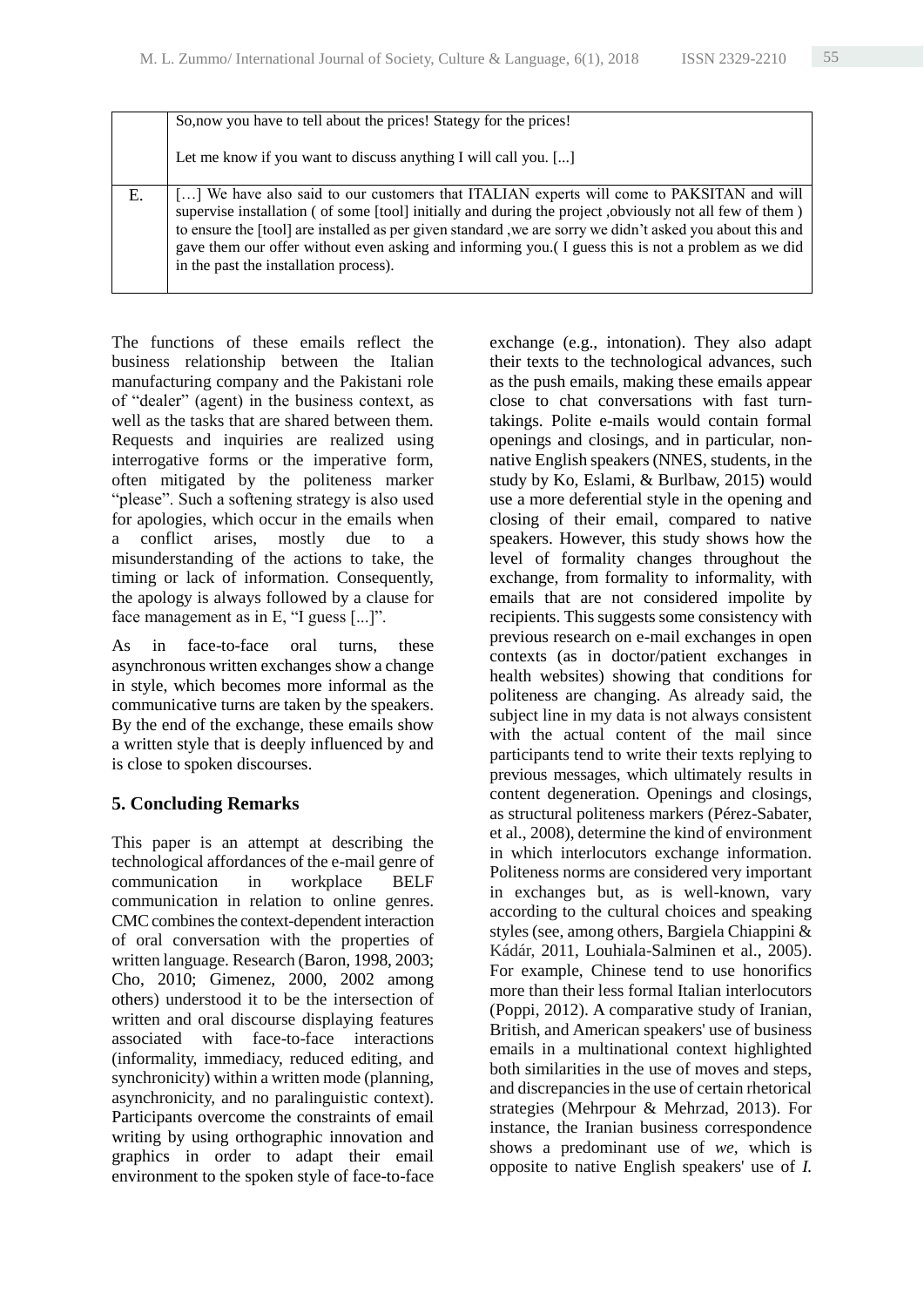For requests, the native English speakers seem to prefer indirect speech acts, whereas Iranian requests use specific expressions that minimize the imposition of their commands ("could you kindly", "we would like to ask"). This "overpoliteness strategy" is the result of the direct transfer of expressions from the Persian language to the English language but, conversely, it may be inappropriate for a western reader since he might need more time to get to the core of the email (Najeeb, Maros, & Nor, 2012).

In this study, (digital) politeness norms are studied as influenced by the social and technological features of the medium other than by cultural choices. Politeness can be perceived differently depending on culture (Brown & Levinson, 1987) and that is why it is closely connected to BELF, with users belonging to different countries, and possibly different cultures. Directness and formality, for example, can be a two-sided issue which can cause misunderstanding and conflictual talk. This is particularly true in online written communication, which is characterized by both formality (as an inner characteristics of written styles) and directness (as computer-mediated fast communication often implies a perception of familiarity). Opening and closing sequences (Pérez-Sabater et al., 2008), as well as requests (Blum-Kulka, 1987), have been used to study the presence of politeness in written communication, which, in online contexts, show different peculiarities. Informal greetings/closings or their omission in written communication may be perceived as rude (Félix-Brasdefer, 2012) but in online contexts (e.g., a forum) their informal nature is taken as a change in stylistic/communicative norms (Zummo, 2015) even in the case of exchanges between people having different roles and power, since users take advantage of a medium feature (de-personalization/anonymity). In case of business exchanges, however, the level of formality and directness depends on how much interactants feel the exchange as an internal vs external communication (e.g., the kind of relationship they have) or on how they manage language misunderstanding leading to conflictual talk (in data, this means users employing directness up to rudeness).

Apart from politeness, and having the concept of affordance in mind, social relations are

caused by some forms of technology which, in turn, are socially shaped in their form and meaning. Interactions depend on technologies and social relationships that are both mutable settings and, in case of written exchange they are outlined in genres. Genre can be described as a form of communication with a set of rules and properties recognized and conventionalized by discourse communities. The email is a written genre with defined features in its typographic form (from CMC conventions) and presentation which involves an opening (address and greeting), mail body, and closing (salutation and signature). The structural and linguistic markers in CMC genres have been analyzed in these years (e.g., Herring, 1996; Mulholland, 1999; Pérez-Sabater et al., 2008) and in the emails in particular. As already stated, despite being the oldest CMC technology, emails have been considered as a "not yet conventionalized" communication mode (Darics, 2015, p. 8). One of the reasons for this might be found in the change from the asynchronous to nearly synchronous nature of the interaction, a change that has been made possible by push e-mails (a system that implies an always-on availability) and the use of smartphones. In case of BELF exchanges, even features for politeness may evolve into a different product. Emails have been innovative in business communication, being a fast and inexpensive tool, but push emails allowing an always-on availability, have provided both a competitive advantage and a new frame of communication. Smartphones signal the incoming emails, and communication becomes faster with answers written and reframed as in a chat conversation, sharing with the different writing context both style and, sequences and, in addition to, as Murphy, Maros, and Levy (2006) noted, brevity and reduced (structural) politeness indicators. The multi-addressed conversation implies a correct use of email conventions for multi-party exchanges. Moreover, the sender must consider that misunderstandings may occur because of the written nature of such communication (the recipient cannot read the writer's expression and everything is left to interpretation) and because of the use of a non-native language that is, as in my data, more of a foreign language than a second language (L2). Users therefore should know communicative protocols (netiquette for business exchanges), whether and how to use genre conventions (including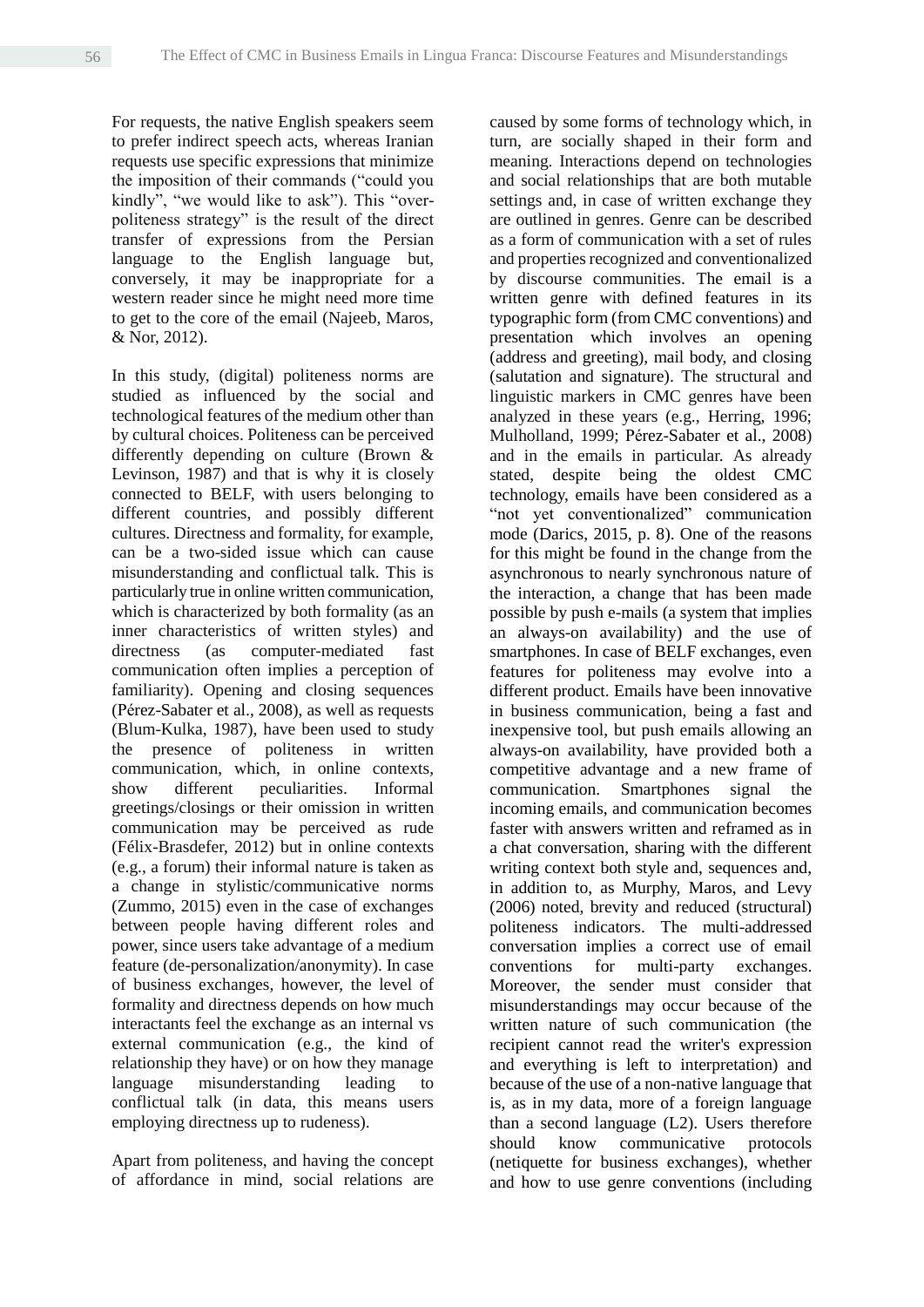typographical adjustments to replace the tone of a face-to-face conversation), how to renegotiate and repair misunderstandings due to conflicts raised from different kinds of communicational gaps (here, at the semantic level) and also consider that, in spite of their informal nature, emails are a permanent written record and should be treated carefully. Good business communication contributes significantly to business activities and therefore managers and teams should use the right communication style to communicate efficiently, taking into account the different communicative tools, speakers' culture, and focus on the business activity. As digital technologies have spread and developed, users must be aware of the possibilities and the correct use of them, building a digital literacy. The analysis of my data suggests that users do not have a proficient use of the English language, which is used as a Lingua Franca but still generates conflicts due to misunderstandings (mostly on a lexical level). Also, data show a personalized style, which implies a certain degree of informality (which also depends on the relationship between the interlocutors) and good use of CMC awareness. Such awareness also implies a conscious lack of respect for politeness norms, which is accepted in such CMC contexts by all interlocutors. However, considering the CMC impact on style and communicative experiences, in particular for non-native speakers, and acknowledging that CMC provides a mighty pedagogical vehicle, it is important to point out the different communicative modes, as this paper attempted to do. It follows that, linguistic and media studies can effectively contribute to understanding communication dynamics in particular settings, e.g., by preparing toolkits as a means of promoting fresh areas of communicative practices in business school and education, thus preparing students for careers in the business sectors. In addition, further research may also focus on participants' culture since contributors, in this study, came from different cultures (Hall, 1976). Such analysis may lead to interesting results, as it is known that language and cultural orientations may favor misunderstandings and misinterpretations, thus being a further obstacle in business interactions.

#### **References**

Bargiela Chiappini, F., & Kádár D. (2011). *Politeness across cultures.* Basingstoke: Palgrave Macmillan.

- Baron, N. (1998). Letters by phone or speech by other means: The linguistics of email. *Language and Communication, 18*, 133-170.
- Baron, N. (2000). *Alphabet to email: How written English evolved and where it's heading*. London: Routledge.
- Baron, N. (2003). Why e-mail looks like speech: Proofreading, pedagogy and public face. In J. Aitchison, & D. M. Lewis (Eds.), *New media language* (pp. 85-94). New York: Routledge.
- Blum-Kulka, S. (1987). Indirectness and politeness in requests: Same or different? *Journal of Pragmatics, 11*, 131-146.
- Brown, P., & Levinson, S., (1987). *Politeness: Some language universals in language use.* Cambridge: Cambridge University Press.
- Chen, C. F. E. (2006). The development of email literacy: From writing to peers to writing to authority figures. *Language Learning and Technology, 10*(2), 35–55.
- Cho, T. (2010). *Linguistic features of electronic mail in the workplace: A comparison with memoranda.* Retrieved from http://www.languageatinternet.org/articl es/2010/2728
- Crystal, D. (2006). *Language and the Internet.* Cambridge: CUP.
- Danet, B. (2001). *Cyberpl@y: Communicating online*. Oxford: Berg.
- Darics, E. (Ed.). (2015). *Digital business discourse.* Basingstoke: Palgrave Millan.
- Félix-Brasdefer, C. (2012). E-mail openings and closings: Pragmalinguistic and gender variation in learner-instructor cyber. *Discourse and Language Learning across L2 Instructional Settings, 24*, 223-248.
- Firth, A. (1990). 'Lingua franca' negotiations: Towards an interactional approach. *World Englishes, 9*(3), 269–280.
- Gasiorek, J., & Giles, H. (2013). Accommodating the interactional dynamics of conflict management. *International Journal of Society, Culture & Language, 1*(1), 10- 21.
- Gimenez, J. G. (2000). Business e-mail communication: Some emerging tendencies in register. *English for Specific Purposes, 19,* 237-251.
- Gimenez, J. G. (2002). New media and conflicting realities in multinational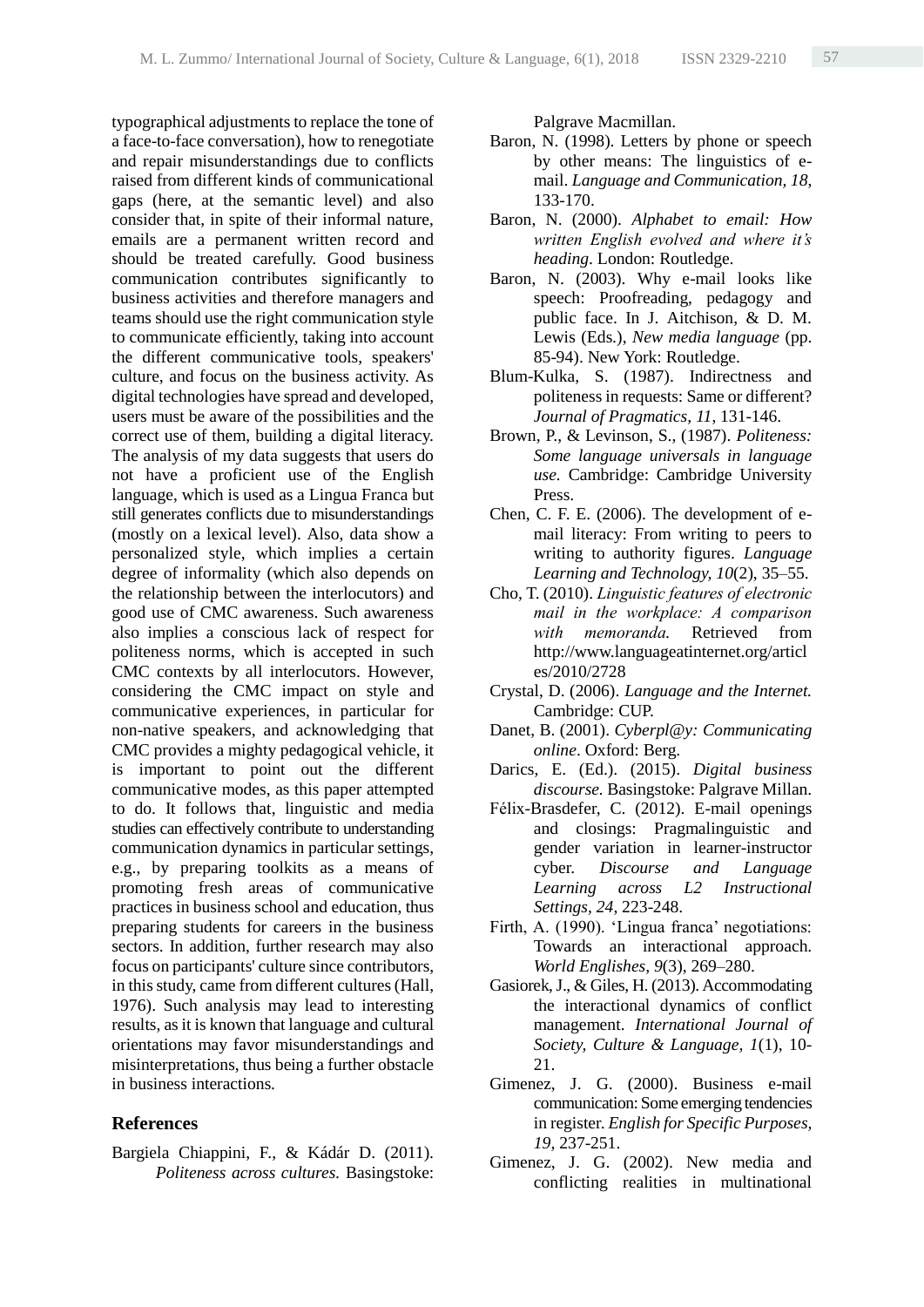corporate communication: A case study. *International Review of Applied Linguistics in Language Teaching, 40*(4), 323-344.

- Guffey, M. (2010). *Essentials of business communication* (8<sup>th</sup> ed.). Mason, OH: South- Western Cengage Learning.
- Hall, E. T. (1976). *Beyond culture.* New York: Doubleday.
- Herring, S. (Ed.). (1996). *Computer-mediated communication: Linguistic, social and cross-cultural perspectives.* Amsterdam: John Benjamins.
- Herring, S. (2001). Computer-mediated discourse. In D. Schiffrin, D. Tannen, & H. Hamilton (Eds.), *The handbook of discourse analysis* (pp. 612-634). Oxford: Blackwell Publisher.
- Herring, S. (2004). Computer-mediated discourse analysis: An approach to researching online behavior. In S. Barab, R. Kling, & J. Gray (Eds.), *Designing for virtual communities in the service of learning* (pp. 338-376). New York: Cambridge University Press.
- Herring, S. (2007). A faceted classification scheme for computer-mediated discourse. *Language@Internet, 4*(1). Retrieved from http://www.languageatinternet.org/articl es/2007/761
- Hine, C. (2000). *Virtual ethnography*. London: Sage.
- Hutchby, I. (2001). Technologies, texts and affordances. *Sociology*, *35*, 441-456.
- Kankaanranta, A., & Louhiala-Salminen, L. (2010). 'English? –Oh, it's just work!': A study of BELF users' perceptions. *English for Specific Purposes, 29*(3), 204-209.
- Kankaanranta, A., & Louhiala-Salminen, L. (2012). Language as an issue in international internal communication: English or local language? If English, what English? *Public Relations Review, 38*(2), 262-269.
- Ko, S. W., Eslami, Z. R., & Burlbaw, L. M. (2015). Investigating non-native English speaking graduate students' pragmatic development in requestive emails. *International Journal of Society, Culture & Language, 3*(1), 1-15.
- Lan, L., & McGregor L. (2012). English in tiers at workplace: A case study of email usage. In G. Forey & J. Lockwood (Eds.), *Globalization, communication*

*and the workplace* (pp. 8-24). London: Continuum.

- Leek, S., Turnbull, P. W., & Naude, P. (2001). *Interactions, relationships and networks - past, present and future.* Retrieved from http://www.impgroup.org/uploads/paper s/223.pdf
- Louhiala-Salminen, L., Charles, M., & Kankaanranta, A. (2005). English as a lingua franca in Nordic corporate mergers: Two case companies. *English for Specific Purposes*, *24*(4), 401-421.
- Millot, P. (2015). Defining English as a professional lingua franca: A specialized approach. *Asp*, *67*. Retrieved from http://journals.openedition.org/asp/4626
- Maynor, N. (1994). The language of electronic mail: Written speech? In G. D. Little, & M. Montgomery, (Eds.), *Centennial usage studies* (pp. 48-54). Tuscaloosa: University of Alabama Press.
- Mehrpour, S., & Mehrzad, M. (2013). A comparative genre analysis of English business e-mails written by Iranians and native English speakers. *Theory and Practice in Language Studies, 3*(12), 2250-2261.
- Mulholland, J. (1999). E-mail: uses, issues and problems in an institutional setting. In F. Bargiela-Chiappini, & C. Nickerson (Eds.), *Writing business: Genres, media and discourses* (pp. 57-84). London and New York: Longman.
- Murphy, M., Maros, M., & Levy, M. (2006). Politeness in intercultural email communication: Australian and Korean perspectives. *Journal of Intercultural Communication, 12*. Retrieved from http://immi.

se/intercultural/nr12/murphy.htm

- Murray, D. (1995). *Knowledge machines: Language and information in a technological society*. London: Longman.
- Najeeb, Z., Maros, M., & Nor, F. (2012). Politeness in e-mails of Arab students in Malaysia. *Gema Online Journal of Language Studies, 12*(1), 125-145.
- Ohbuchi, K. I., & Atsumi, E. (2010). Avoidance brings Japanese employees what they care about in conflict management: Its functionality and "good member" image. *Negotiation and Conflict Management Research*, *3*, 117-129.
- Pérez-Sabater, C., Turney E., & Montero-Fleta,